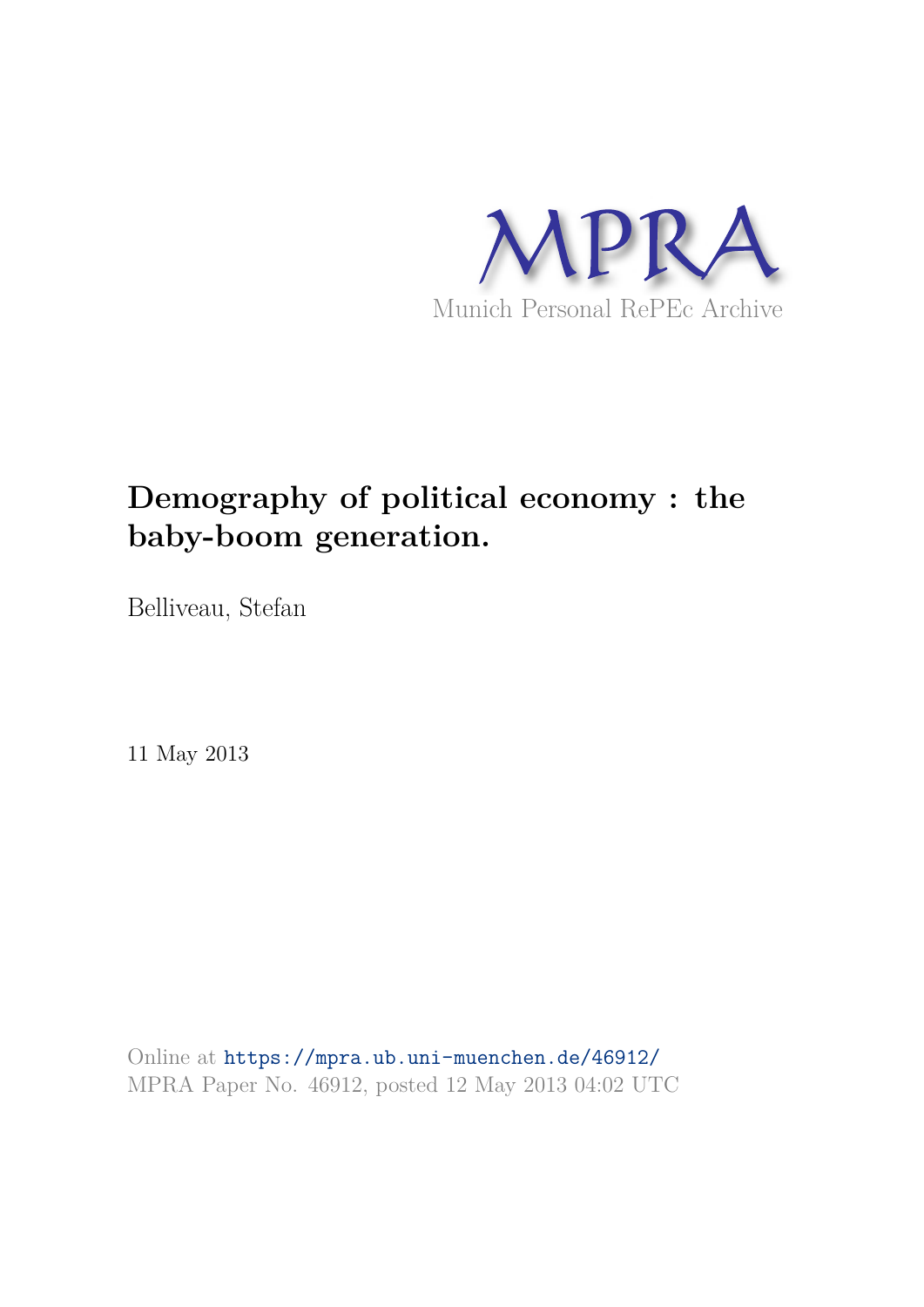# **Demography of political economy :**

## **the baby-boom generation**

(Working Paper)

Stefan Belliveau

1. ABSTRACT.

This working paper attributes a (potential) path of per-capita US output to demographic effects of the post-war baby boom. To the extent that the baby-boom generation predominates among age cohorts in the US population, a life-cycle model suggests a secular trend in per-capita GDP that is largely congruent with realized (and realizing) potential economic growth.

2. KEY WORDS: Demography, US, 1945-2046; economic growth; neoclassical growth model; population dynamics

3. JEL CODES: J110, O410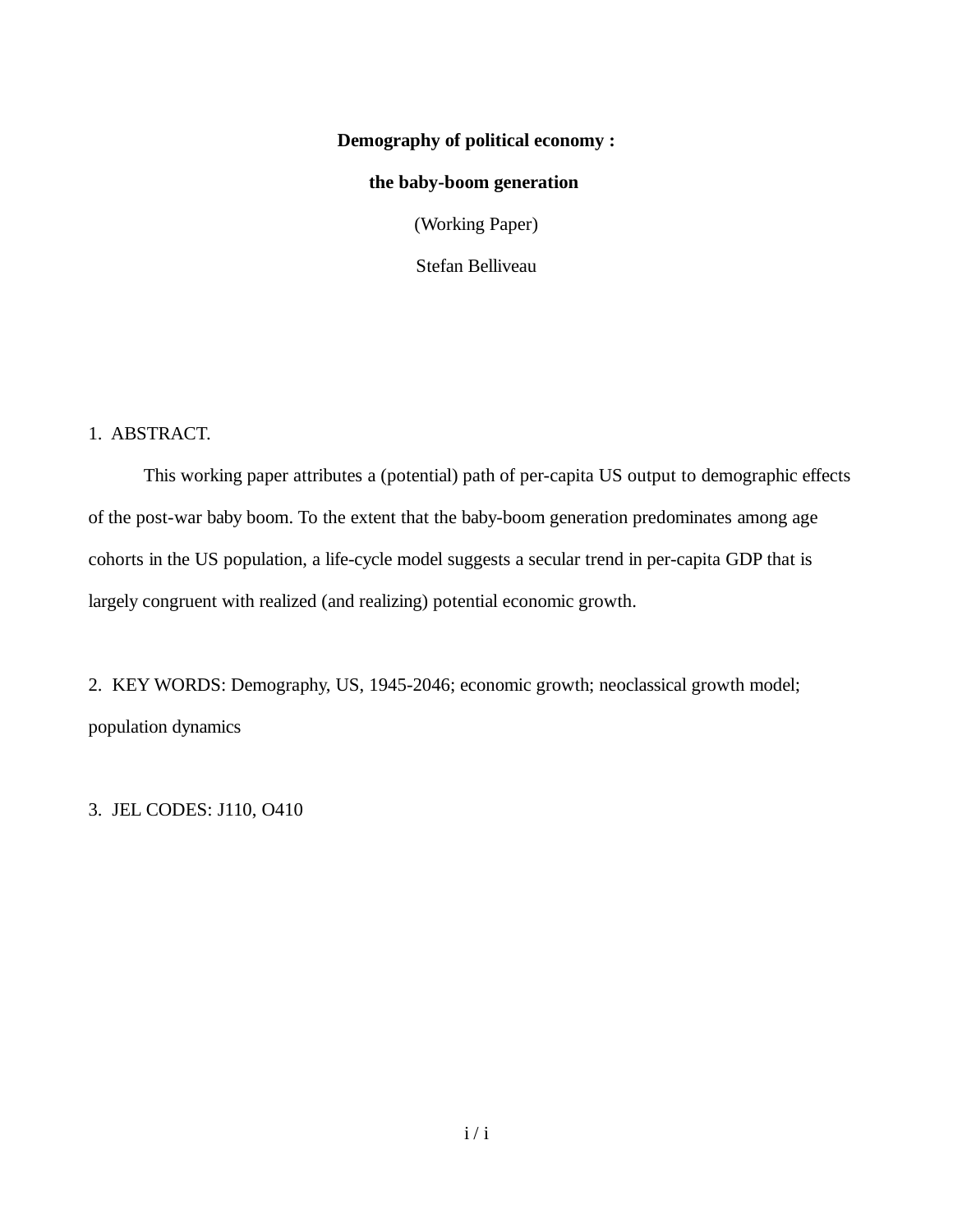"... the credit of success is claimed by all, while a disaster is attributed to one alone." - *Agricola*, Tacitus

#### 1. INTRODUCTION.

A large increase in births is noticeable for the post-war years in the US. Beginning in 1946, it lasts through the first half of the 1960s.<sup>1</sup> It is evident in the number of live births recorded, the birth rate, and the fertility rate. This short-term spike in births affects both US demography, significantly, and models of economic growth, importantly, through the distribution of age cohorts. Following from standard neoclassical models of economic growth, there are clear and recognizable economic effects, based solely on how the distribution of age cohorts in the US changes as the baby-boom generation is born, ages, and expires. This working paper's analysis identifies, rather than quantifies, these effects, and yet produces insights into economic development over the life -time and -cycle of the baby-boom generation.

The structure of this working paper follows: this introduction followed by a highly schematic representation of the baby-boom generation's life cycle and its potential to affect economic development, further analysis of the economic consequences following from the schematic representation, conclusions from this working paper's analysis, all tables and figures cited, a list of references, and a list of the data sources.

## 2. SCHEMATIC REPRESENTATION.

A large, temporary spike in births generates a cohort, or cohorts, that predominate(s) over other age cohorts demographically. As the cohort(s) age(s) and expire(s), the population's distribution by age

<sup>1</sup> See Vital Statistics of the United States.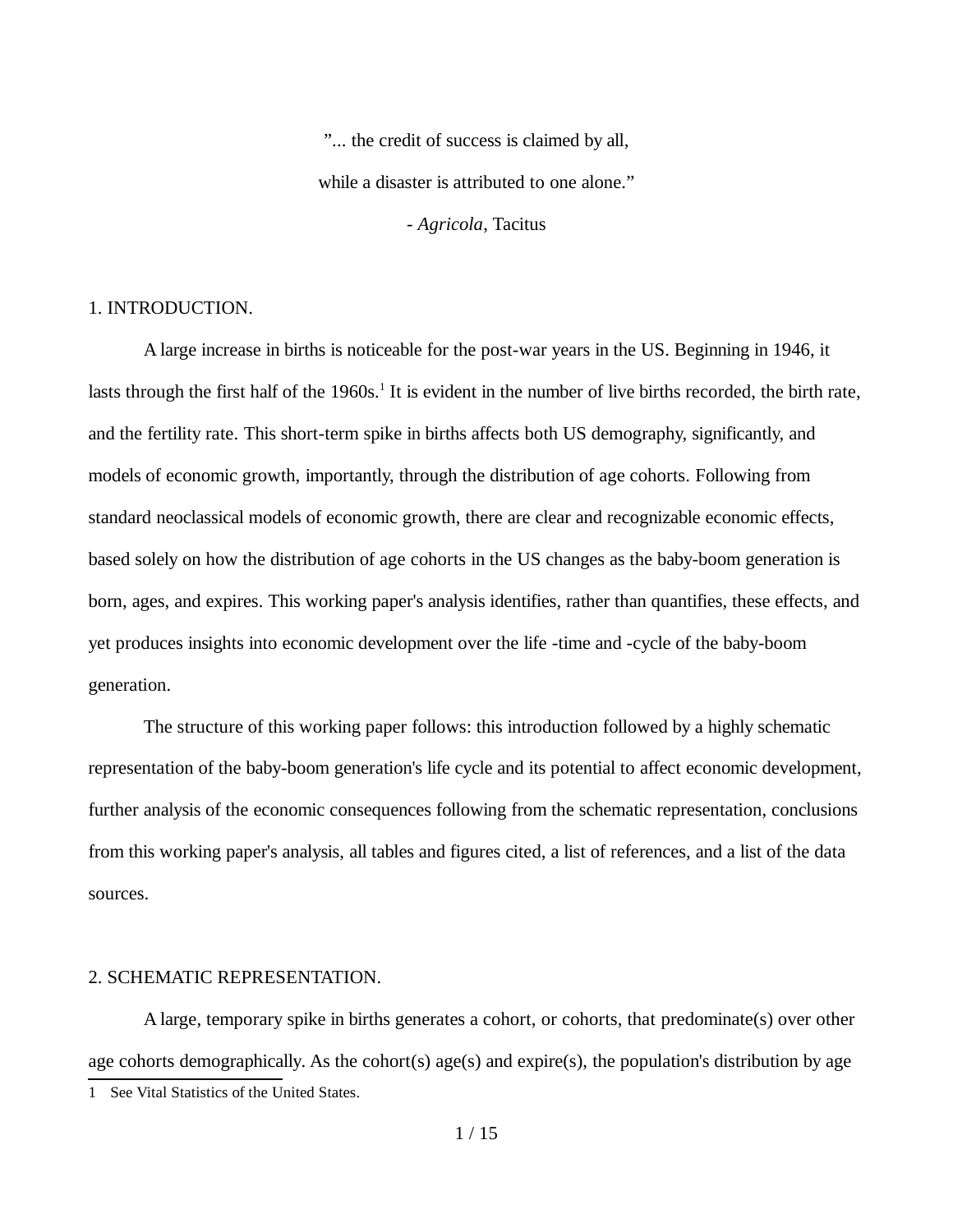changes. From many theories of economic growth, this has implications for the path of economic development. Table 1 lists demographic projections for the baby-boom generation.<sup>2</sup> The peaks of the baby-boom generation's working-age population ratio and the number of its years of working experience employed are in years  $2006$ -7. $3$  To the extent that the baby-boom generation predominates demographically among the overall population, these projections will affect a model for economic growth, producing corresponding local extrema in (potential) economic growth.

Equation (1) is a simple model for per-capita economic growth:

(1) 
$$
\frac{Y}{N} = A * H * (\frac{K^{\alpha}}{N} * \frac{L^{(1-\alpha)}}{N}),
$$

where per-capita output " $Y/N$ " is a function of some exogenous technology "A", an index of human capital "H" of labor employed in production, the per-capita capital employed in production "K/N", and per-capita employment "L/N".<sup>4</sup> This function represents a per-capita neoclassical growth model, with a production function type Cobb-Douglas. This model is purposefully simple to limit analysis to the implications from the baby-boom generation's demography. This working paper's analysis will refrain from quantifying the parameters of economic growth, seeking rather to identify approximate periods when parameters are likely to yield changes to economic growth.

Using a simple three-period life cycle characterized by economic inactivity (development and education) in period 1, economic activity (work life) in period 2, and economic inactivity (retirement) in period 3, there are clear implications for a generation's net effect in a path of per-capita output. The first period is interpreted best as a drag on per-capita output, as during this period cohorts are being sheltered, fed, and educated, but these cohorts are not economically active. The second period is interpreted best as a boon to economic development, as cohorts become increasingly both active and

<sup>2</sup> The baby boom is defined as cohorts born in years 1946-65 herein.

Assignment of ages 20-61 as working herein.

<sup>4</sup> This simple model of output represents a model for economic growth when analyzed as a time series.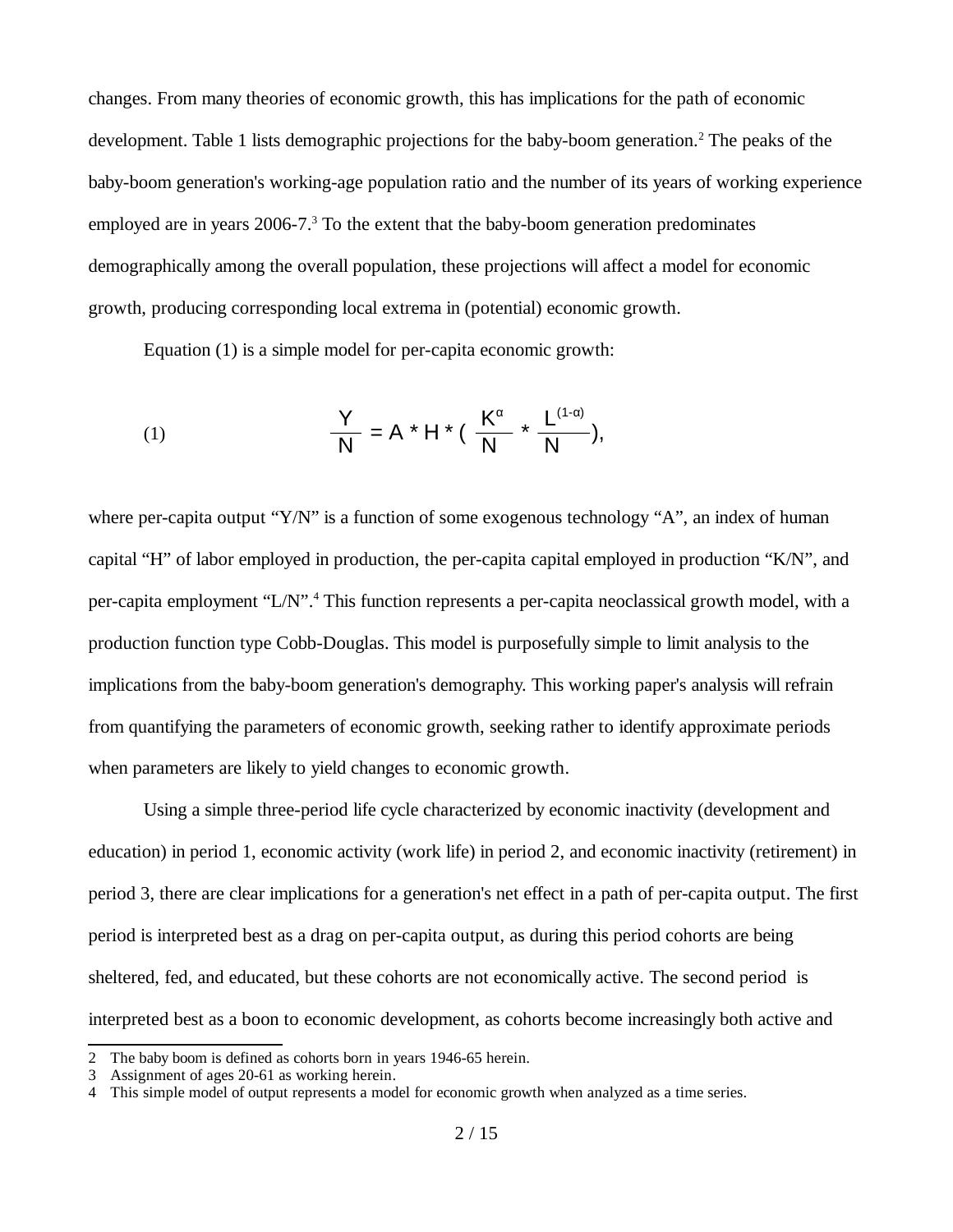productive in economic terms. Period 3 represents increasing economic inactivity, and is best interpreted as a drag on economic activity, yet smaller in proportion to the drag in period 1, if one assumes overall population growth in line with the US population.

Inserting this basic information about the baby-boom generation into equation (1), and assuming that the baby-boom generation is a one-time, temporary spike to births, generates a highly schematic projection for economic development shown in Figure 1. Figure 1 shows general times corresponding to life-cycle periods of a generation on the horizontal axis, and the economic effects that result, given both demographic projections in Table 1 and the relative proportion of the baby-boom generation to the overall US population size. The life-cycle period 1 described above is bounded by the times 0 and 1 shown in Figure 1, life-cycle period 2 is bounded by times 1 and 2, and life-cycle period 3 is bounded by times 2 and  $3<sup>5</sup>$ 

The exact timing for each life-cycle period with respect to a cohort, or group of cohorts, is determined only ex-post, from surveys and reports of live births, labor-force participation rates, and morbidity. No attempt is made in this working paper to determine for the baby-boom generation the exact timings corresponding to its life-cycle periods 2 and 3 outlined above; rather, ranges are proposed based on simple demographic projections.<sup>6</sup> It is noteworthy simply to recognize that these periods occur, and to provide ranges for plausible timing of the economic consequences.

#### 3. ANALYSIS.

This section is further divided into 3 sub-sections: labor-related parameters of a simple economic growth model, the remaining capital-related parameters of a simple growth model, and political economy. Analysis follows with respect to the demographic effects of the baby boom for the first two sub-section's topics, with further analysis identifying potential impact on wider political economy in the

<sup>5</sup> The period bounded by times 3 and 4 in Figure 1 corresponds to the expiration of the baby-boom generation.

Reports and estimates of live births, birth rates, and fertility rates are used.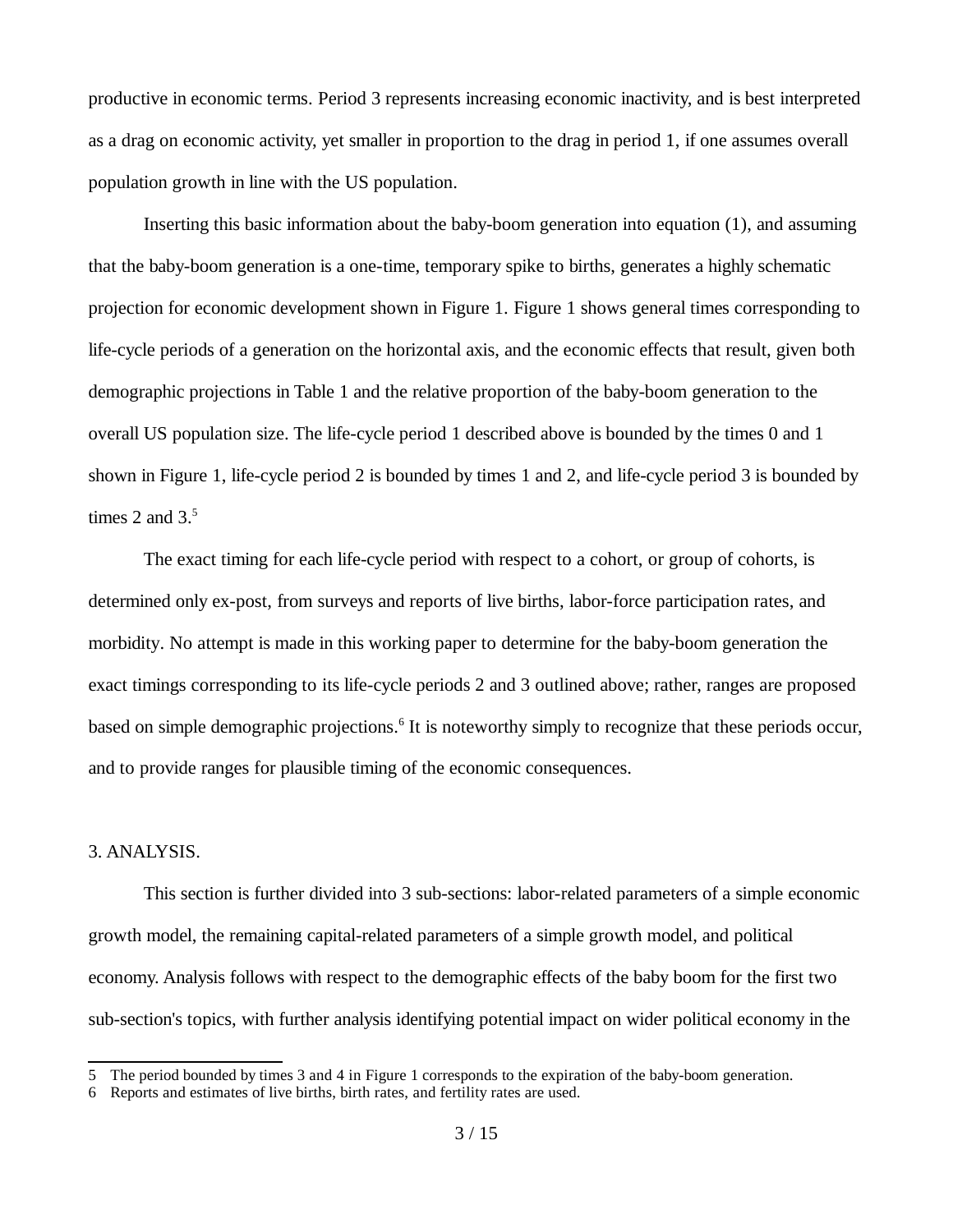last sub-section.

(A) Labor-related parameters of a simple economic growth model.

A one-time, temporary increase to the birth rate will affect the employment-population ratio for an economy (i.e., "L/N") through changes to the population's proportion that is of working age. Given development consistent with a simple economic growth model in equation (1), these effects on percapita economic growth will be monotonic with respect to the employment-population ratio. Rather than arbitrarily fit a labor parameter for the Cobb-Douglas production function and simulate results, this analysis offers ranges for baby-boom induced local minima and maxima with respect to the employmentpopulation ratio. This has an advantage of providing simple insights about broad trends of economic development, without those insights requiring a complicated and arbitrary parametrization of a model. The only assumption for these conclusions is monotonicity of per-capita GDP with respect to the employment-population ratio. This assumption should be largely uncontroversial.

The three life-cycle phases outlined above are two economically inactive periods interspersed by one active period. Given both the simple function in equation (1) above and the baby boom, this will cause first a reduction in per-capita output relative to a steady state of growth associated with the period preceding the baby boom, next a period of above-trend growth with respect to a steady state, then a period of below-trend growth that slowly returns to a steady state. Figure 1 schematically depicts this.

Figure 2 depicts a mechanism whereby the bulk of this effect in per-capita GDP is generated. As the share of the total population consisting of cohorts of the baby boom grows, so does its potential to determine per-capita GDP. Given the very general life cycle outlined above, and simply bounding work years by the ages of 20 and 61, Figure 2 depicts with a solid line a possible path for the overall US employment-population ratio. Given increasing longevity observed since 1945, the baby boom of the early post-war years serves to offset a decline in the proportion of the population that is of working age

4 / 15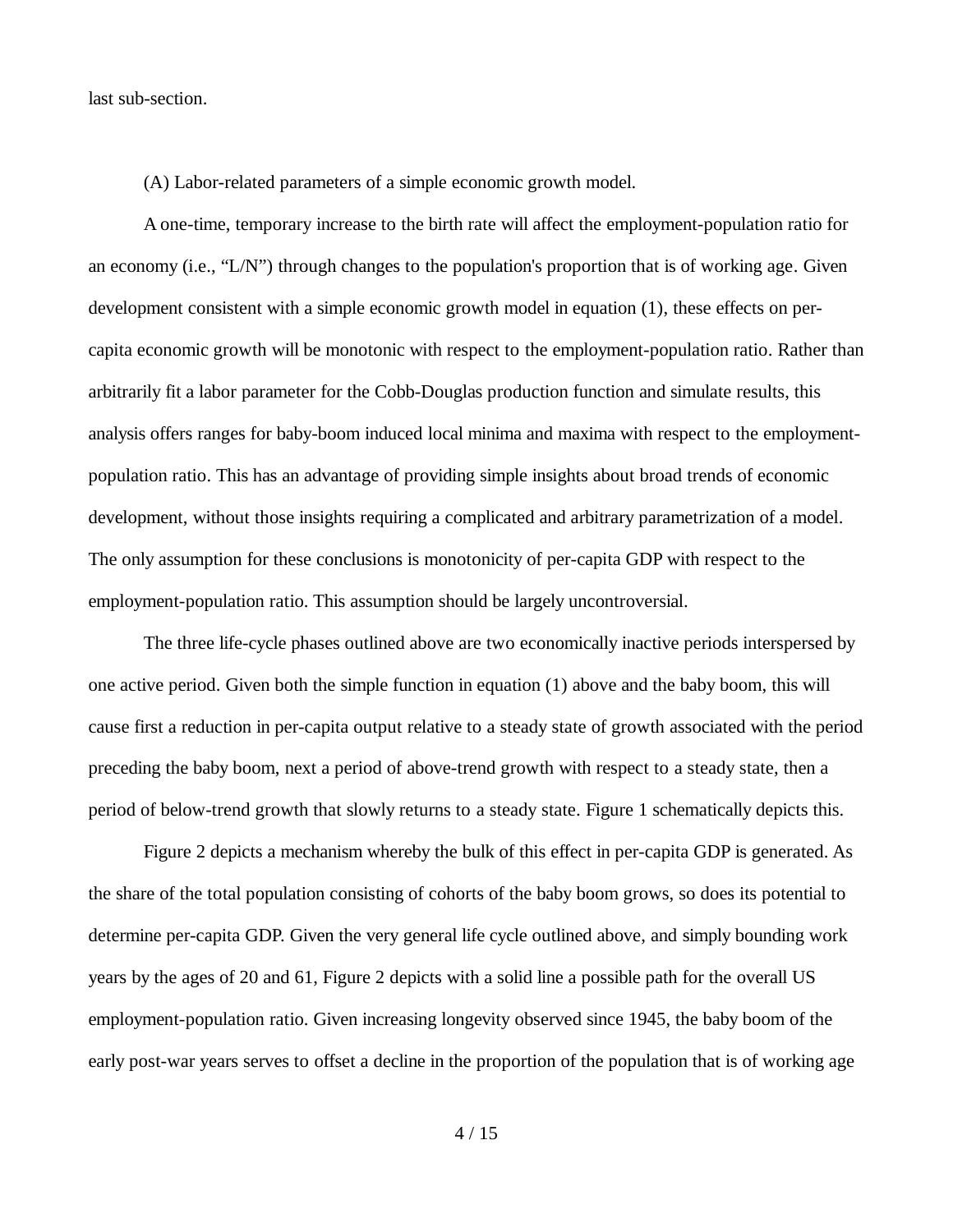between years 1976 and 2003.<sup>7</sup> Assuming that the population maintains a steady-state growth rate with constant longevity from 2006, the employment-population ratio stabilizes after 2046 with the expiration of the baby-boom generation.<sup>8</sup>

One additional effect of this demographic development is to make labor less scarce during the years when the baby-boom generation is working.<sup>9</sup> This should depress real wages for the period of relative labor abundance.

The path of the employment-population ratio depicted in Figure 2 is one reason for the schematic representation of per-capita GDP depicted in Figure 1. Another is the accumulation of human capital by the baby-boom generation, and its relative size with respect to the total US working population. As this generation gains work experience, it can be assumed that its human capital increases. The simple function in equation (1) solves for greater economic growth with more human capital. Figure 3 depicts several possible paths of the baby-boom generation's human capital. It is scaled as a percent of the maximum experience in years gained for each assumption depicted. The three assumptions depicted are: one, where experience accumulates in years to retirement at age 62; another, where experience is capped for each cohort when it reaches 45 years of age; and another, where human capital is capped at 35 years of age. The range of years when the baby-boom generation's human capital is at its maximum, based on these three assumptions, is the years 2000-7. To the extent that the baby-boom generation predominates among the working-age population, and these assumptions capture human capital amongst this generation, there will be a corresponding effect in economic growth.<sup>10</sup>

(B) Capital-related parameters of a simple economic growth model.

Assuming a fixed relationship between capital and labor based on some exogenous technology,

<sup>7</sup> Assignment of ages 20-61 as working herein.

<sup>8</sup> Immigration is ignored explicitly.

See Yoo (1994).

<sup>10</sup> Assumption is monotonicity of per-capita GDP with respect to human capital of labor employed.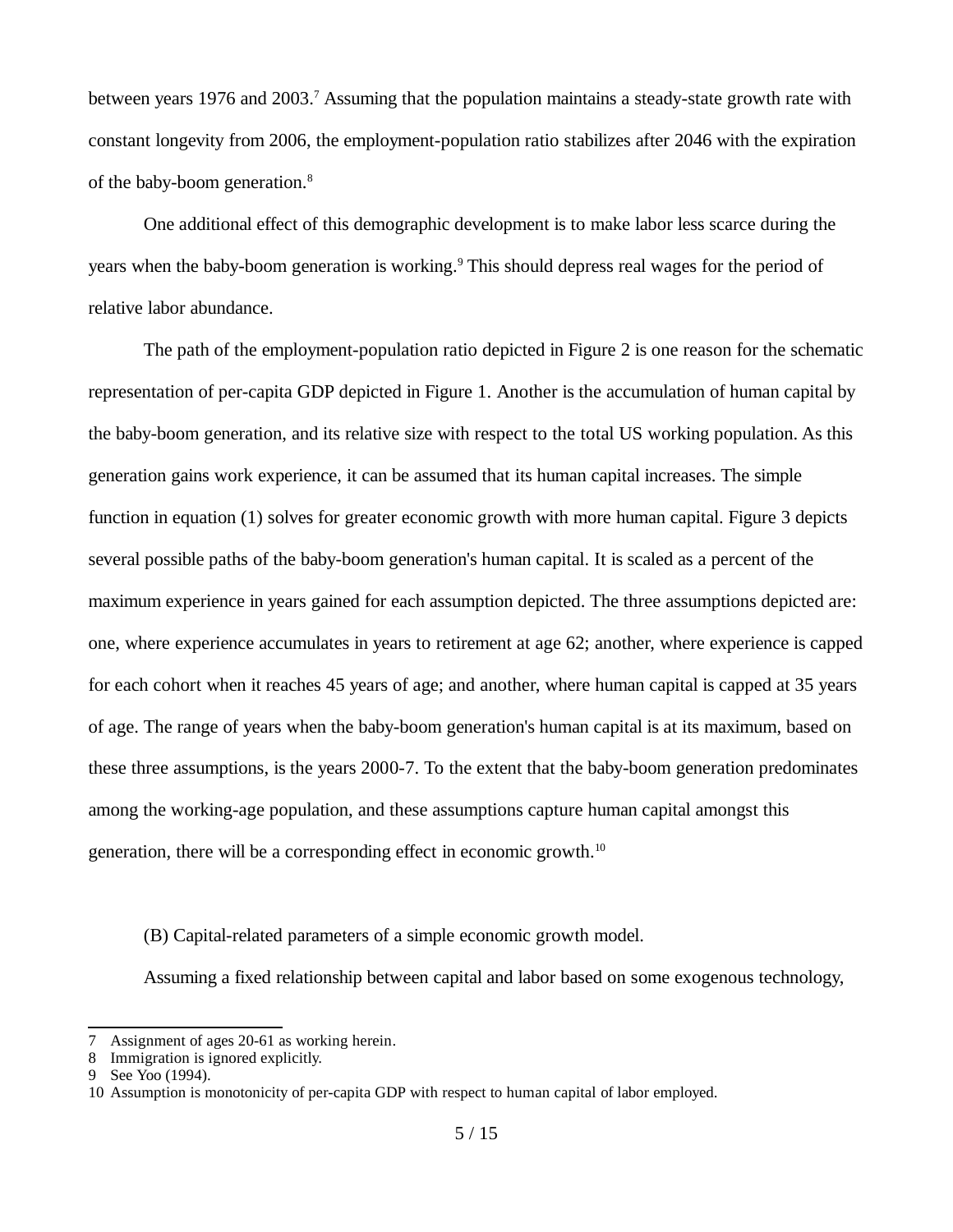there will be a corresponding effect in demand for investment as the demographic changes in (A) above occur. As more cohorts of the baby-boom generation come "on line" into the work force, investment is required to maintain a capital-labor ratio commensurate with an exogenous technology. This increase in demand for investment should stimulate growth in GDP during years when the baby-boom generation enters the work force. It is brought about by relative capital scarcity, leading to a higher return to capital, during these years. This is a further explanation for the path of economic growth depicted schematically in Figure 1, where in the second life cycle of the baby-boom generation, depicted between times 1 and 2, per-capita GDP increases.

As the baby-boom generation reaches retirement, demand for investment should fall. This is because less capital is needed to be replaced, assuming an exogenous technology with a fixed relationship between capital and labor. This is another explanation for declining per-capita GDP depicted schematically in Figure 1, between times 2 and 3.

### (C) Political economy.

The demographic simulation of the baby-boom generation, and the path of per-capita GDP represented schematically in Figure 1, have wider ramifications. The path of per-capita GDP is inversely related to a tax burden required to fund any given set of government programs. To the extent that the baby-boom generation requires government-supplied infrastructure and education during its formative, non-earning years, the burden of taxation on a predecessor generation(s) in the work force is increased. Additionally, assuming that demand for government-supplied social benefits are an increasing function of the non-working-age population, an increase in demand for these benefits further burdens the predecessor generation(s) with taxes to fund social programs.

As the baby-boom generation comes "on line" and per-capita GDP rises, per-capita tax burden needed to fund an established set of government programs decreases. Further, since the proportion of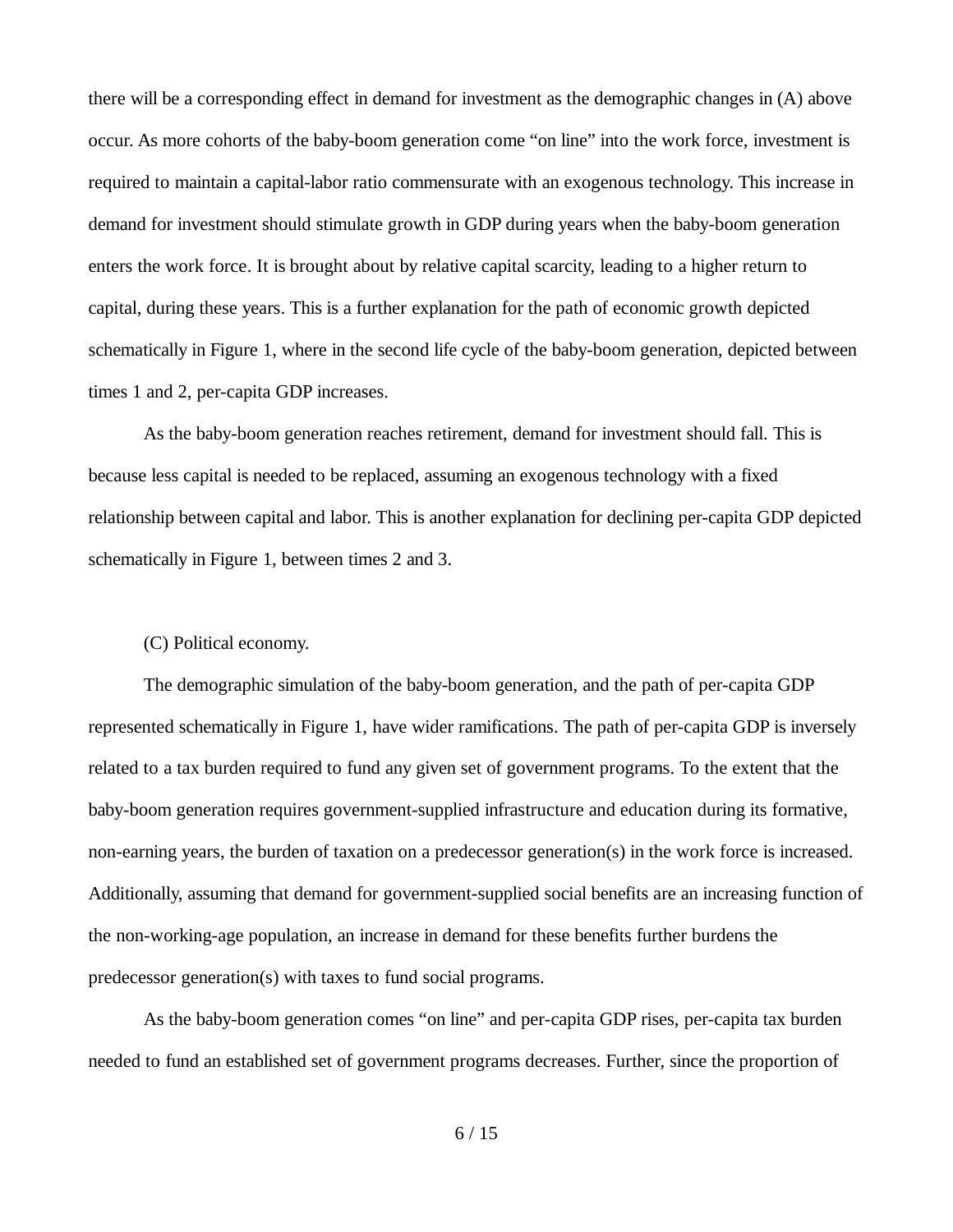the population that is not working age falls during the baby-boom generation's work years, the corresponding demand for government-supplied social benefits falls, further reducing the tax burden necessary to fund government social programs. This trend reverses as the baby-boom generation enters retirement and the proportion of the working-age population falls. Overall, a largely inverse relationship with respect to the schematic representation of economic growth during the baby-boom generation's lifetime, depicted in Figure 1, is plausible for a per-capita tax burden necessary to fund any given set of government programs.

#### 4. CONCLUSIONS.

This section is divided into 4 sub-sections: explanations, predictions, areas for further study, and a summary. The time-frames given are meant only as approximations based on the very simple assumptions made above.

(A) Explanations.

- 1. There is a drag on per-capita GDP between the years 1946 and 1975 because the babyboom generation is not (largely) working.
- 2. As the baby-boom generation comes "on line" into the work force, there is an increase in per-capita GDP due strictly to an increase in labor supply. Real wages are depressed as labor becomes increasingly abundant.
- 3. Capital is increasingly scarce as the baby-boom generation comes "on line", given an exogenous technology, spurring growth of capital through higher return to capital.
- 4. Based on the US demographic simulation, the employment-population ratio plateaus between 1985 and 2003. Further, from the three scenarios depicted in Figure 3, and to the extent that the baby-boom generation predominates among the work force, there is a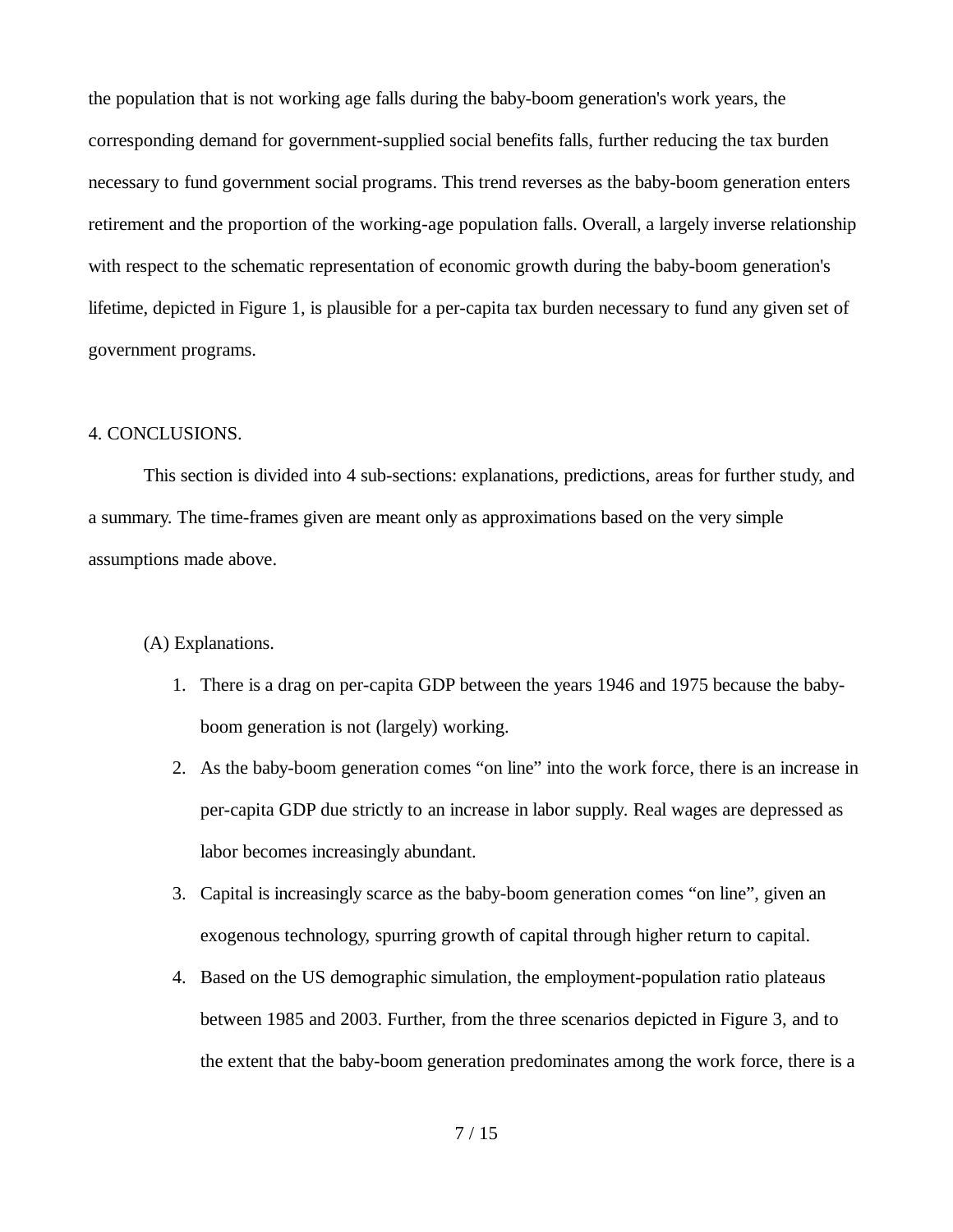local maximum for human capital sometime between 2000 and 2007. The coincidence of these two maxima is sometime between the years 2000-3. Given the simple economic growth model in equation (1), there should be a demographically-produced peak in percapita growth between these years.

- 5. The tax burden required to fund a given set of government programs is artificially low during the years when the baby-boom generation is in the work force. This allows for large reductions to taxes during the 1980s, and it explains the good fiscal position of government in the late 1990s.
- 6. To the extent that leaders in an organization are successful when taking credit for any success realized, there is pressure to take credit for these secular, demographic effects in per-capita GDP during the mid-to-late 1980s, and throughout the 1990s. Therefore, there is little motivation to attribute greater per-capita GDP growth to secular, demographic trends.
- 7. Little support for immigration between 1985 and 2006 because labor is relatively abundant.

#### (B) Predictions.

- 1. Downward pressure on per-capita GDP as the baby-boom generation retires from the work force.
- 2. Upward pressure on real wages as labor becomes relatively scarce when the baby-boom generation retires from the work force.
- 3. Downward pressure on capital investment and return to capital, given and exogenous technology, as capital becomes relatively more abundant with the retirement of the babyboom generation.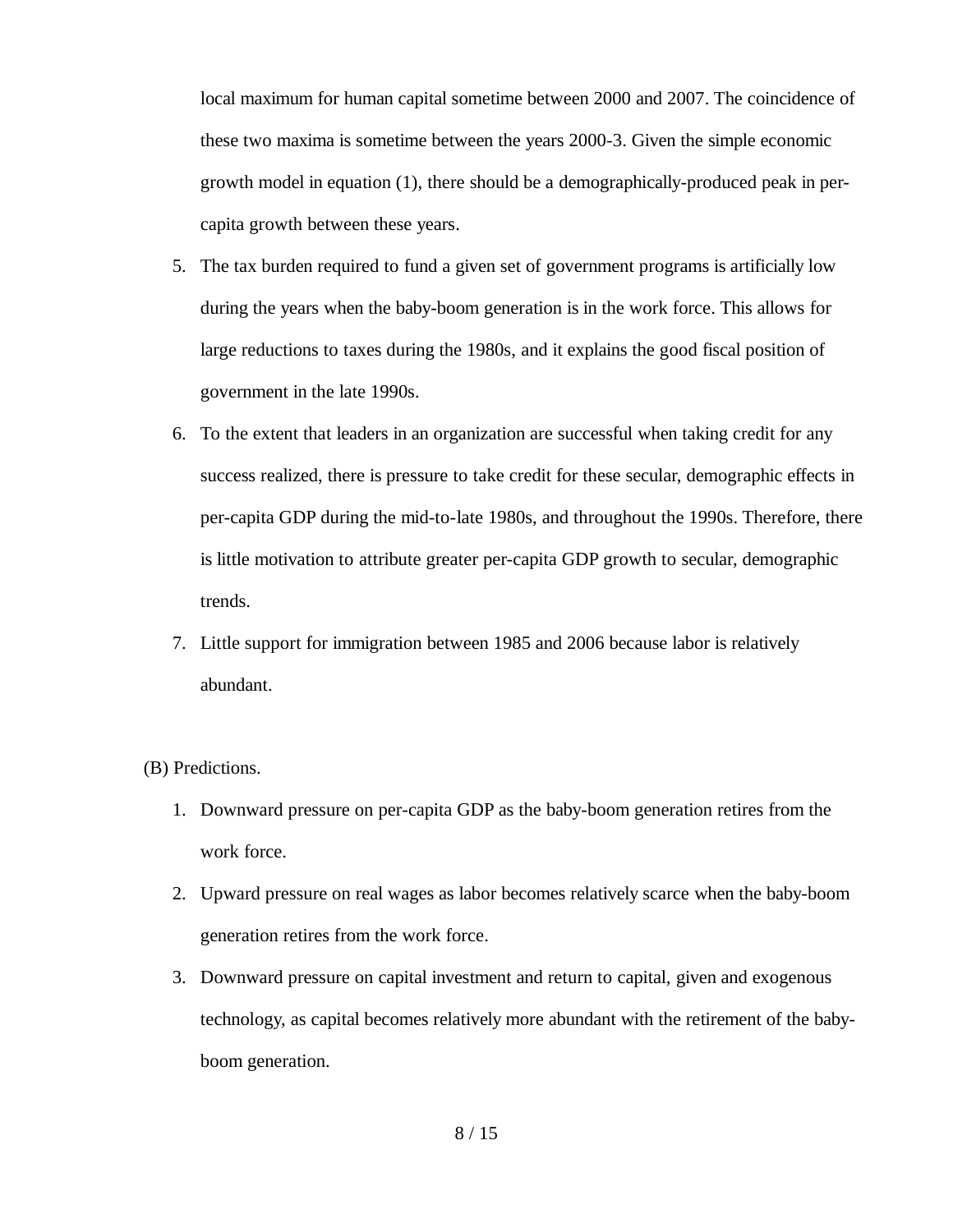- 4. Increased tax burden to fund, and increased demand for, a given set of government programs, as the proportion of the working-age population falls due to baby-boom retirement.
- 5. For organizational reasons, acceptance of a demographic explanation is more likely if the drag on per-capita GDP is large as the baby-boom generation retires. A secular reason of demographics to explain lower economic growth is useful to leaders who wish to minimize responsibility.
- 6. Growing support for immigration, to the extent that immigrants are relatively young and of working age, in order to increase the employment-population ratio. Competition, both intra- and international, for these immigrants will intensify among economies with aging populations. Polities that are unsuccessful in this competition may seek to restrict relocation by their respective working-age populations.

(C) Areas for further study.

Sophisticated estimates of US demography can pinpoint more precisely the local extrema in the employment-population ratio resulting from the baby boom. The demographic simulation analyzed herein is meant to provide only rough approximations of these years. Further, estimates of the baby boom's net economic effect in per-capita GDP could be obtained by parameterizing a model for economic growth. This working paper's analysis refrains specifically from this activity, simply because complex parameters can be chosen to demonstrate almost any effect.

#### (D) Summary.

The demographics of the post-war baby boom can explain much about economic development in the US from 1946-2046. The baby-boom generation acts first as a drag to per-capita GDP through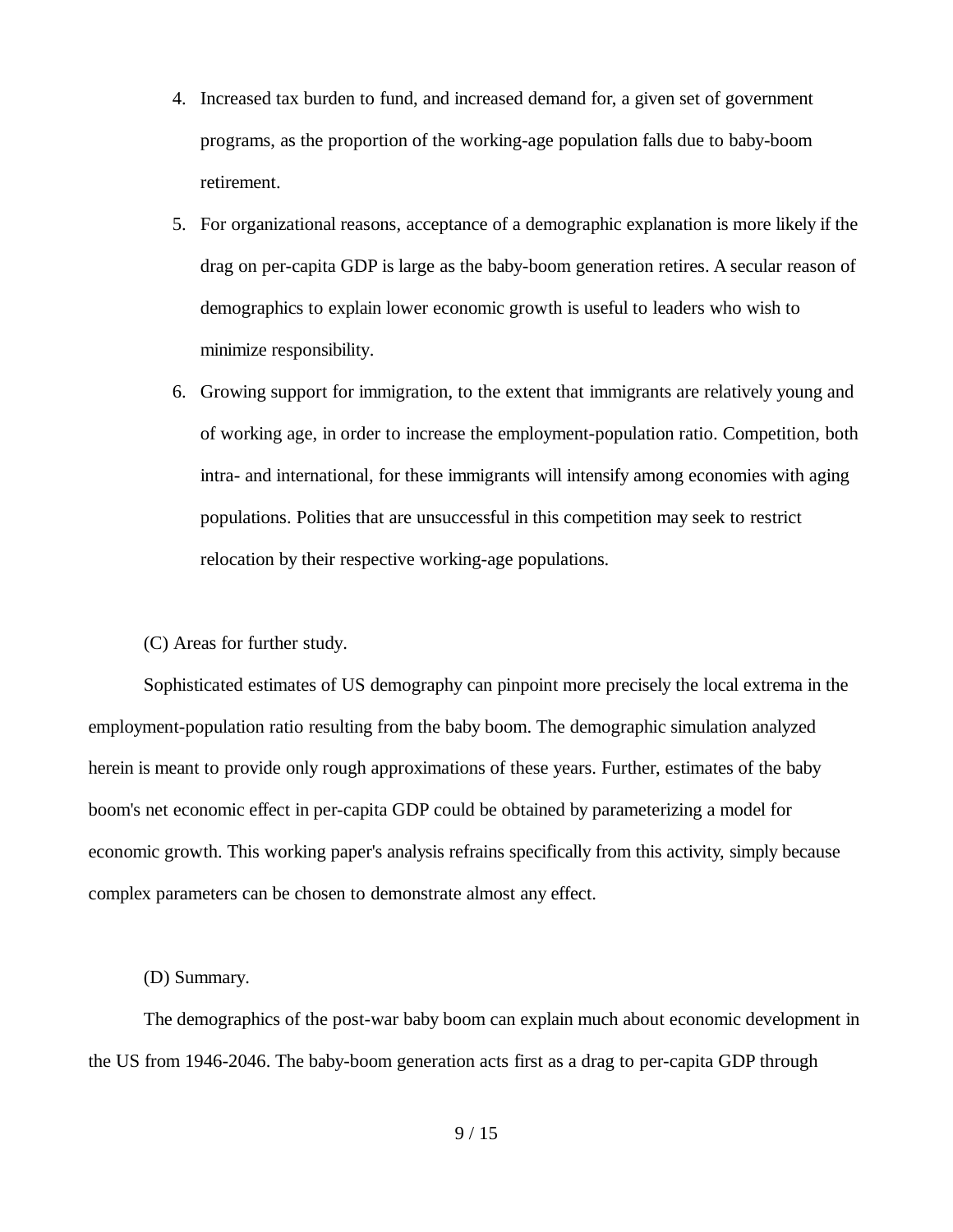1975, then increasingly spurs economic growth sometime into the 2000s. Both the employmentpopulation ratio and the baby-boom generation's human capital employed peek in the 2000s. The baby boom then acts as an economic drag from 2006-7, until the generation expires or is no longer demographically significant. The overall trend of US economic development is not incongruent with this demographic explanation.

Depending how economic agents respond when the baby-boom generation enters and leaves the work force, additional analysis can be supported. For example, to the extent these demographic forces are significant and economic/political agents do not explicitly recognize them, decisions about investment and economic policy are based on incorrect assumptions. If demography can explain to a large degree the economic good times of the 1980s and 1990s, actions taken based on incorrect assumptions such as "Laffer" curves or a "new" economy will deliver unanticipated results. These unanticipated results require later corrections. Similarly, if economic growth is depressed for a time as the baby-boom generation retires, decisions based on incorrect assumptions about why economic growth slows will also deliver unanticipated results.

Organizational leaders may increasingly rely on demography as an explanation for economic development if the drag on per-capita GDP is large as the baby-boom generation retires from the workforce. Whereas success has many fathers, failure is an orphan.<sup>11</sup> Explaining reduced economic growth by way of a secular, demographic trend, could prove useful to organizational leaders who seek to deflect accusations of inefficiency.

Ideological positions may be supported by these demographic trends as the baby-boom generation retires, whereas demographic arguments were scarce during the period of secular reduction to the tax burden beginning in the 1980s. To the extent that this demographic trend explains reduced tax burden to fund a given set of government programs during the baby-boom generation's working years, it was largely ignored it. Required adjustments to a smaller employment-population ratio consistent with 11 A proverb.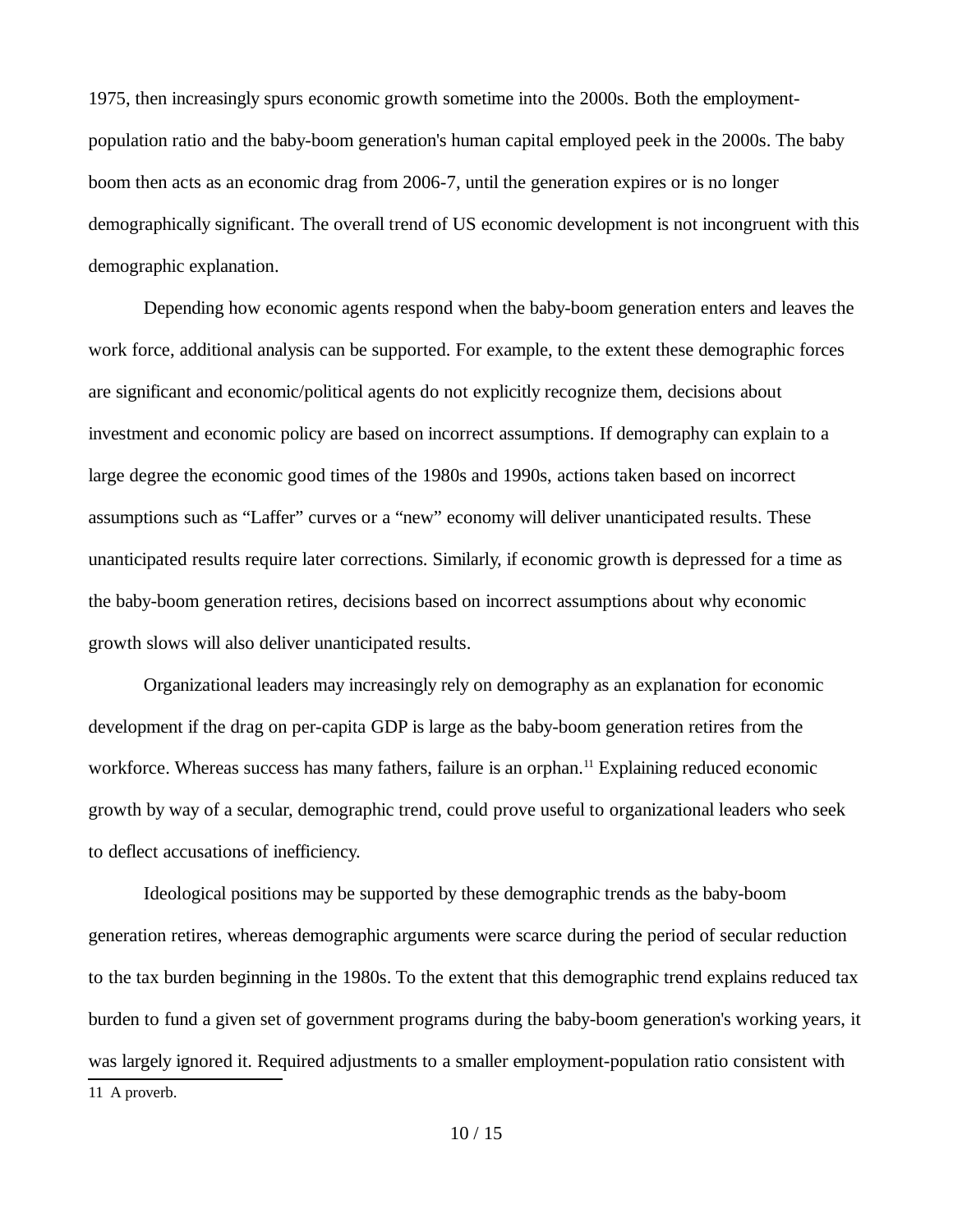longer life spans were postponed, therefore, by the baby-boom generation's demographic effects.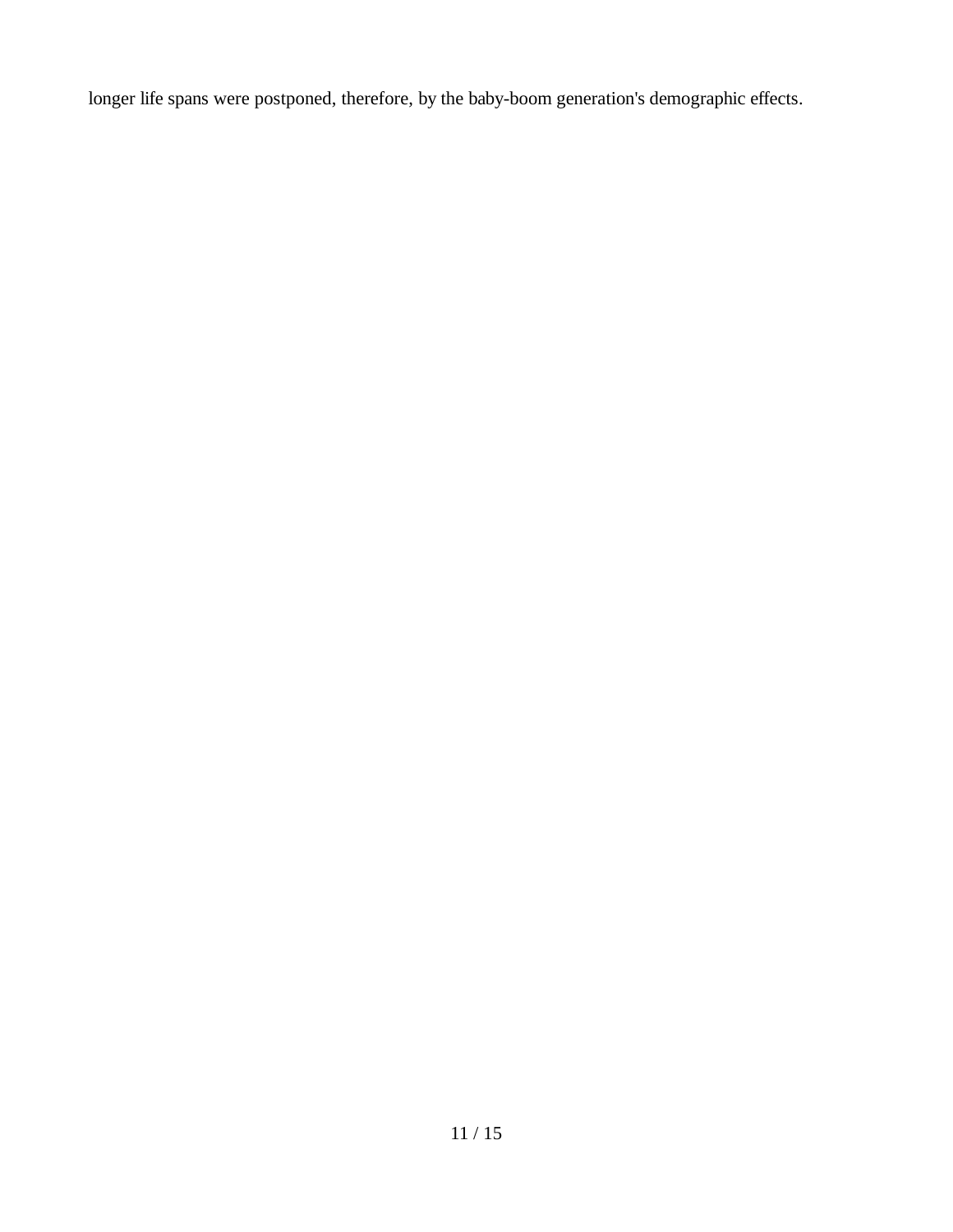# 5. TABLES AND FIGURES.

(A) TABLE 1.

# **TABLE 1: Demographics of Baby-Boom Cohorts**\*

|                                              | 1950 | 1960            | 1970 | 1980 | 1990 | 2000 | 2010 | 2020 | 2030 | 2040 |
|----------------------------------------------|------|-----------------|------|------|------|------|------|------|------|------|
| Max. Age                                     |      | 14 <sub>1</sub> | 24   | 34   | 44   | 54   | 64   | 74   | 80   | 80   |
| Avg. Age                                     |      |                 | 14   | 24   | 34   | 44   | 54   | 64   | 72   | 78   |
| Min. Age                                     |      | Οl              | 5    | 15   | 25   | 35   | 45   | 55   | 65   | 75   |
| Employment Ratio** (% of $N_{\text{geom}}$ ) |      | Ol              | 22   | 73   | 100  | 100  | 83   | 32   |      |      |
| Experience-years** (% of Max.)               |      | 01              |      | 16   | 45   | 77   | 92   | 46   |      | 0    |

\* Baby boom defined as observed spike in live births from years 1946 to 1965. Each cohort is assumed to exhibit no morbidity until death at 80 years of age.

\*\* Assumptions that economic activity begins at 20 years of age and retirement occurs at 62. Maximum employmentpopulation ratios of baby-boom generation occur in years 1985-2006; maximum of experience-years occurs in 2007.

(B) FIGURES 1-3.

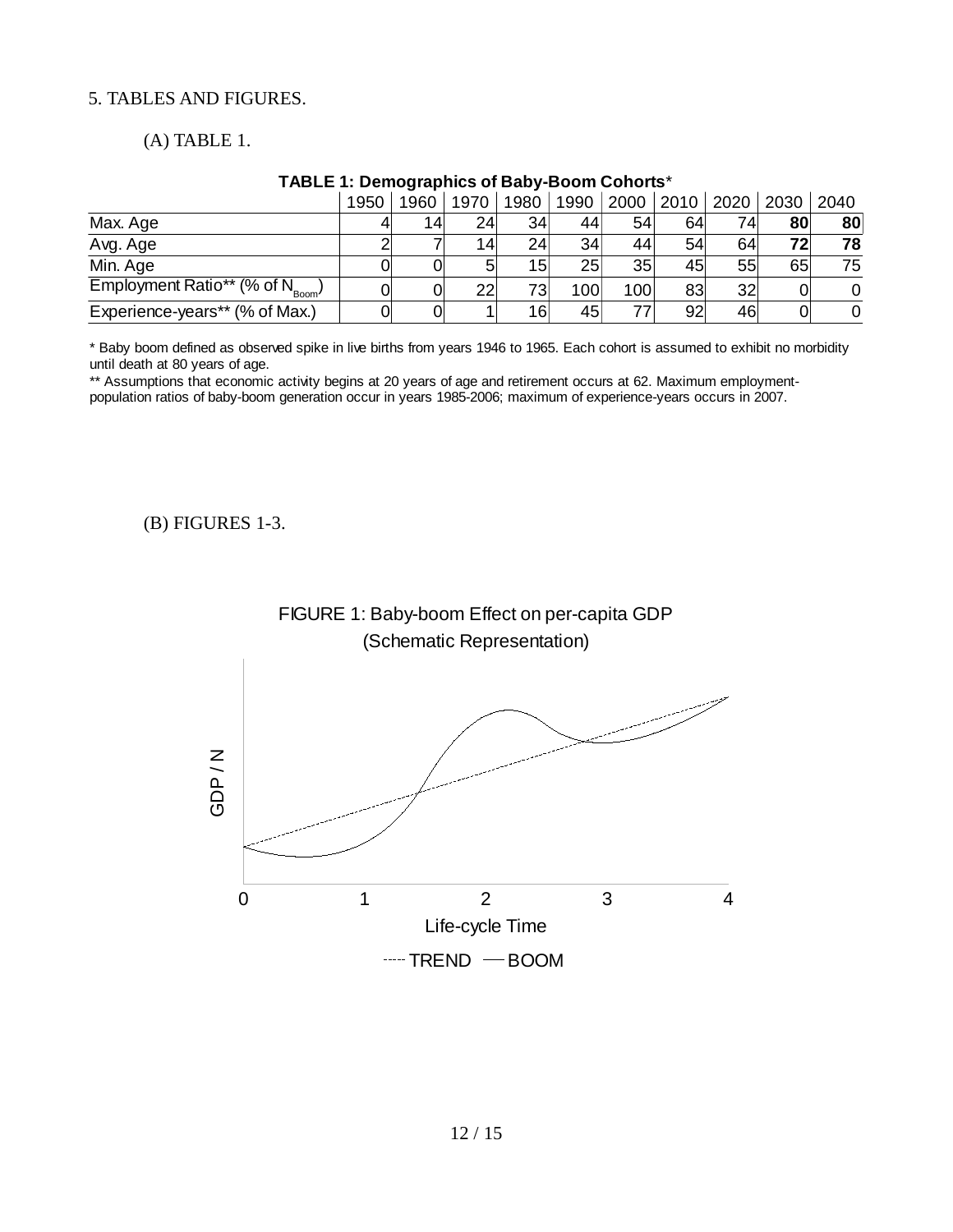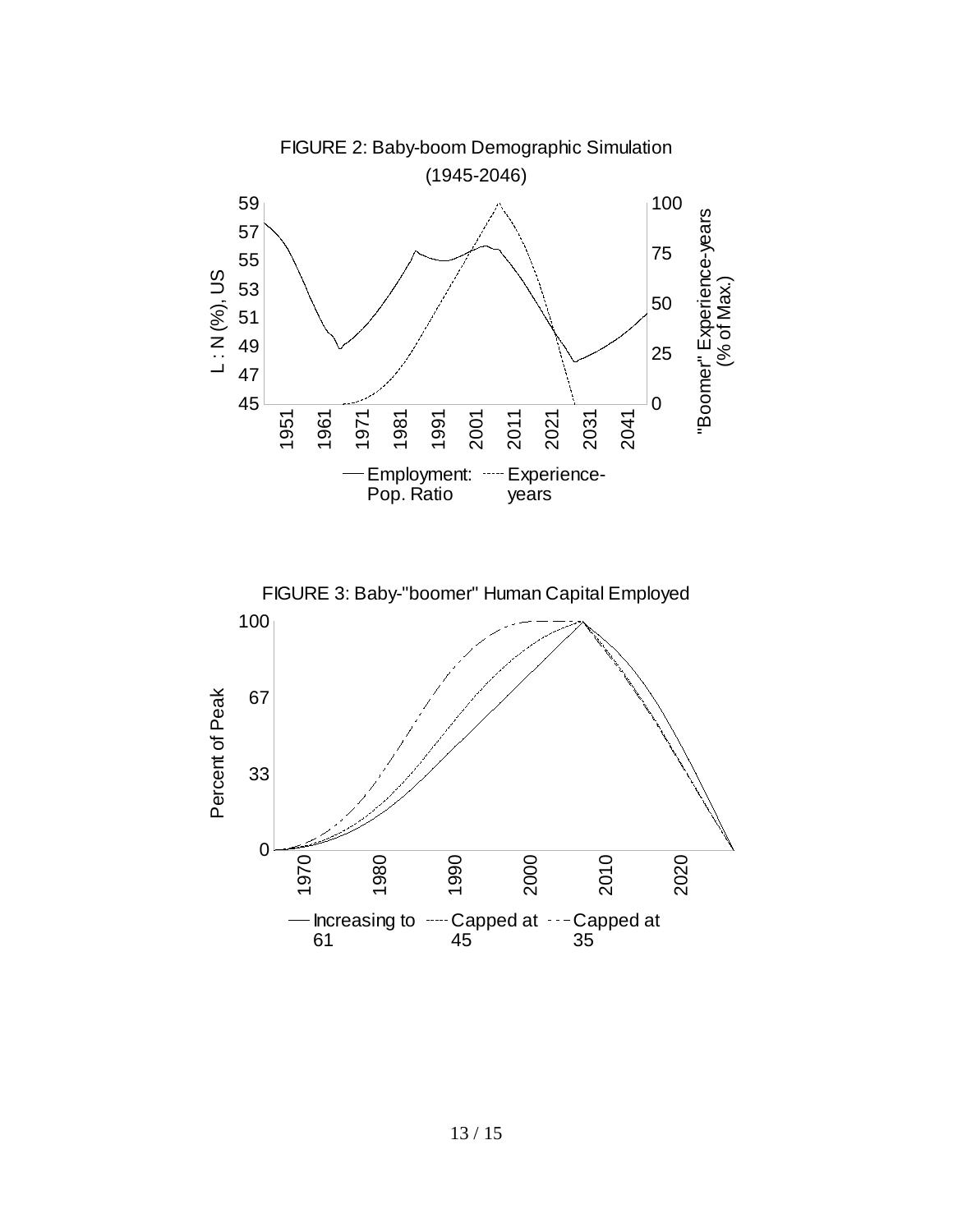## 6. REFERENCES USED.

- Auerbach, Alan J., Laurence J. Kotlikoff, Robert Hagemann, and Giuseppe Nicoletti. 1989. "The dynamics of an aging population: the case of four OECD countries." National Bureau of Economic Research Working Paper 2797.
- Cobb, Charles W. and Paul H. Douglas. 1928. "A Theory of Production." American Economic Review 18 (Supplement): 139-65.
- Yoo, Peter S. 1994. "Boom or Bust? The Economic Effects of the Baby Boom." Federal Reserve Bank of St. Louis Review 76 (September/October): 13-22.